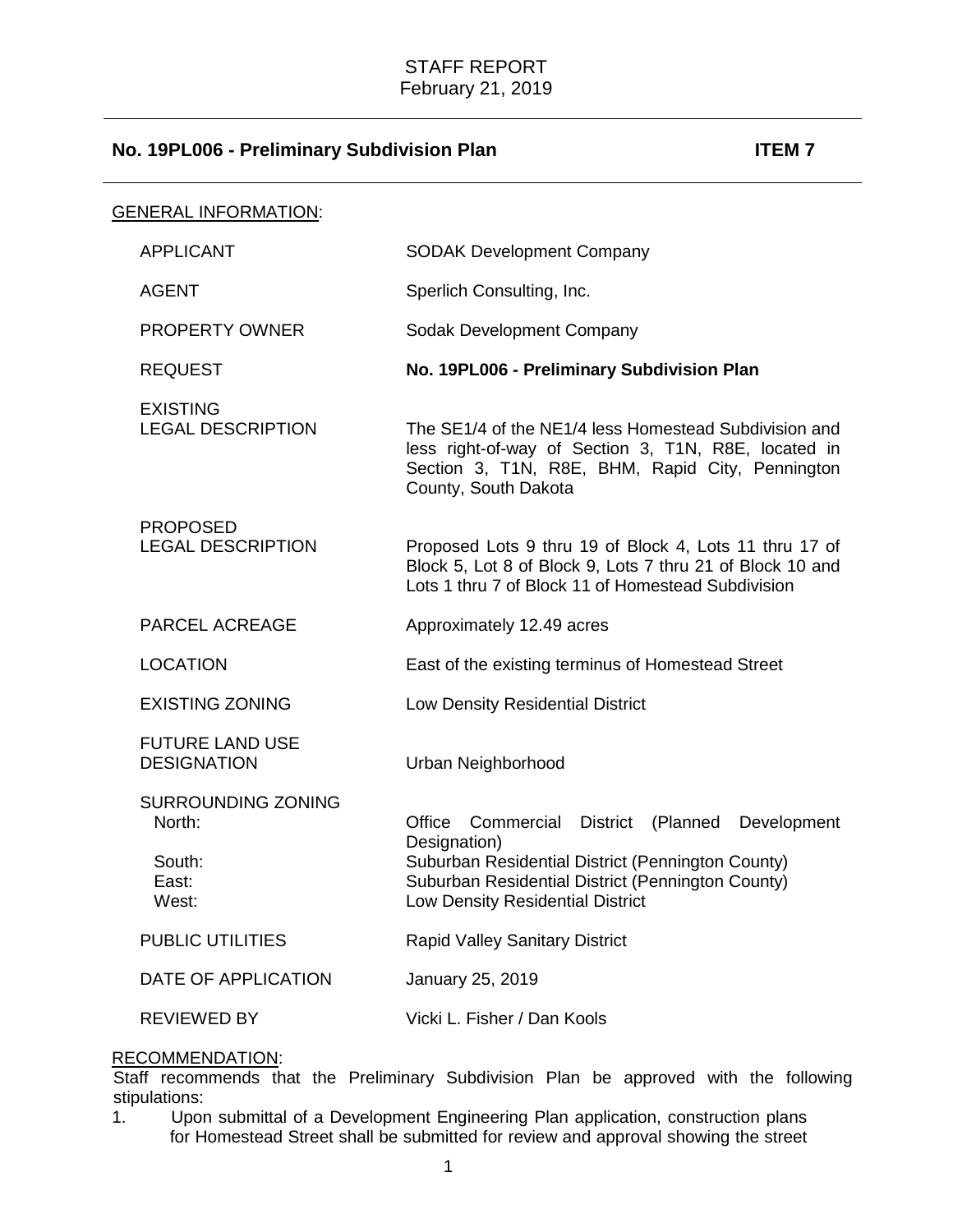located in a minimum 68-foot wide right-of-way and with an additional 10-feet of right-of-way the first 200 feet as the street extends west from Reservoir Road, and constructed with a minimum 34-foot wide paved surface, curb, gutter, street light conduit, water and sewer or an Exception shall be obtained. In addition, the construction plans shall show the construction of a sidewalk along Homestead Street or a Variance from the City Council shall be obtained. If an Exception and/or Variance is obtained, a copy of the approved documents shall be submitted with the Development Engineering Plan application;

- 2. Upon submittal of a Development Engineering Plan application, construction plans for Reservoir Road shall be submitted for review and approval showing the dedication of 83 feet of right-of-way (66-foot wide section line highway and 17 additional feet dedicated from the subject property) and the construction of a minimum 36-foot wide paved surface, curb, gutter, street light conduit, sewer and water mains or an Exception shall be obtained. In addition, the construction plans shall show the construction of a sidewalk or a Variance from the City Council shall be obtained. If an Exception and/or Variance is obtained, a copy of the approved documents shall be submitted with the Development Engineering Plan application;
- 3. Upon submittal of a Development Engineering Plan application, construction plans for Braelynn Lane shall be submitted for review and approval showing the street located in a minimum 52-foot wide right-of-way and constructed with a minimum 26 foot wide paved surface, curb, gutter, street light conduit, water and sewer or an Exception shall be obtained. In addition, the construction plans shall show the construction of a sidewalk along Braelynn Lane or a Variance from the City Council shall be obtained. If an Exception and/or Variance is obtained, a copy of the approved documents shall be submitted with the Development Engineering Plan application;
- 4. Upon submittal of a Development Engineering Plan application, construction plans for Jones Drive shall be submitted for review and approval showing the street located in a minimum 50-foot wide right-of-way and constructed with a minimum 24 foot wide paved surface, curb, gutter, street light conduit, water and sewer or an Exception shall be obtained. In addition, the construction plans shall show the construction of a sidewalk along Jones Drive or a Variance from the City Council shall be obtained. If an Exception and/or Variance is obtained, a copy of the approved documents shall be submitted with the Development Engineering Plan application;
- 5. Upon submittal of a Development Engineering Plan application, construction plans for Shape Court shall be submitted for review and approval showing the street located in a minimum 50-foot wide right-of-way and constructed with a minimum 24 foot wide paved surface, curb, gutter, street light conduit, water and sewer or an Exception shall be obtained. In addition, the cul-de-sac bulb shall be located within a minimum 104-foot diameter right-of-way and constructed with a minimum 84-foot diameter paved surface or an Exception shall be obtained. The construction plans shall also show the construction of a sidewalk along Shape Court or a Variance from the City Council shall be obtained. If an Exception and/or Variance is obtained, a copy of the approved documents shall be submitted with the Development Engineering Plan application;
- 6. Upon submittal of a Development Engineering Plan application, water plans and analysis prepared by a Registered Professional Engineer shall be submitted for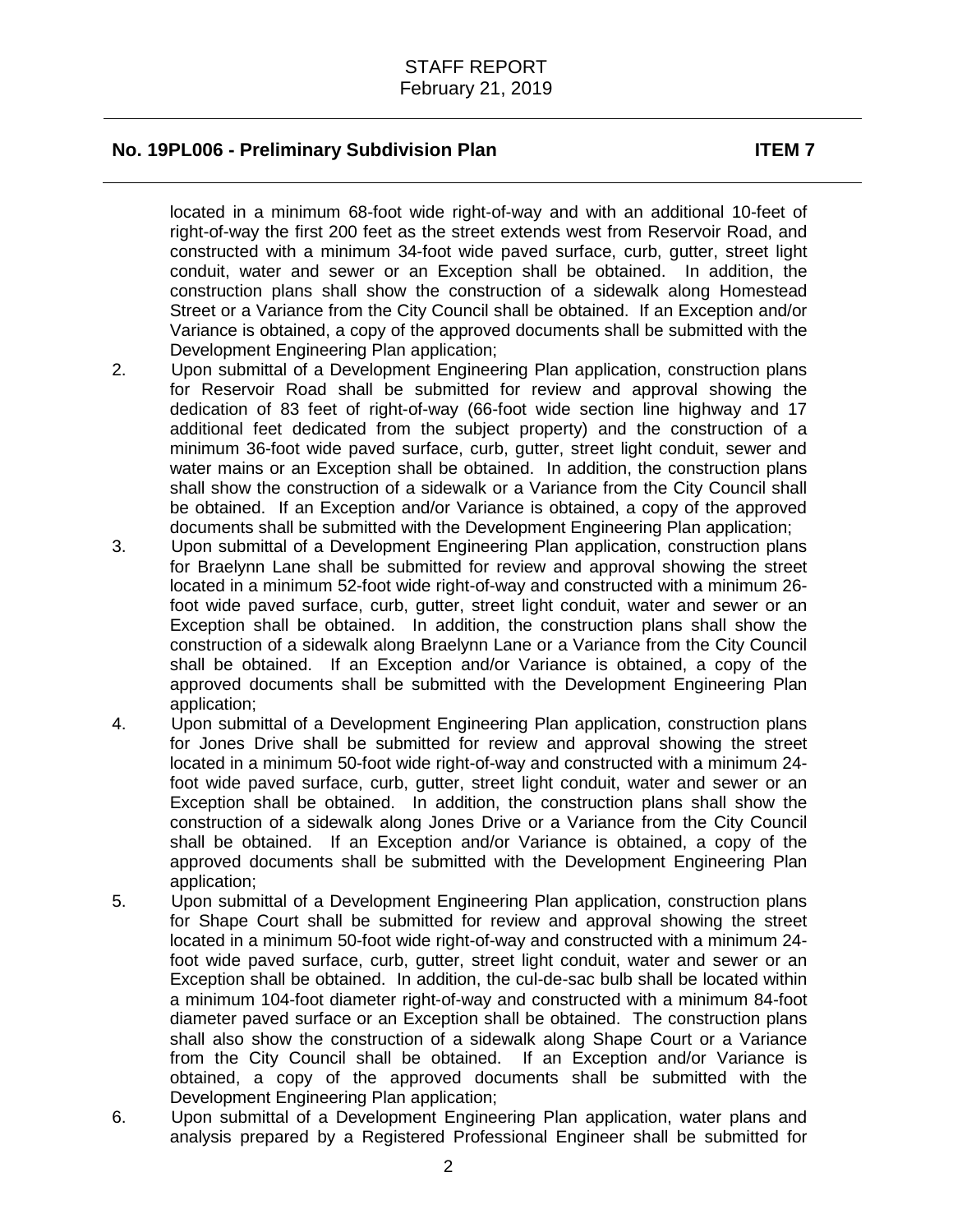review and approval in accordance with the Infrastructure Design Criteria Manual, the Rapid City Municipal Code and Rapid Valley Sanitary District requirements. The water plans shall demonstrate that the water service is adequate to meet estimated domestic flows and required fire flows and provide sufficient system capacity. In addition, utility easements shall be secured as needed;

- 7. Upon submittal of a Development Engineering Plan application, sewer plans prepared by a Registered Professional Engineer shall be submitted for review and approval in accordance with the Infrastructure Design Criteria Manual, the Rapid City Municipal Code and Rapid Valley Sanitary District requirements. In particular, the design report shall demonstrate that the sanitary sewer capacity is adequate to meet estimated flows and provide sufficient system capacity. Utility easements shall also be secured as needed;
- 8. Upon submittal of a Development Engineering Plan application, an Erosion and Sediment Control Plan in compliance with the adopted Stormwater Quality Manual and the Infrastructure Design Criteria Manual shall be submitted for review and approval;
- 9. Upon submittal of a Development Engineering Plan application, a drainage plan in compliance with the Infrastructure Design Criteria Manual and the County Heights Drainage Basin Plan shall be submitted for review and approval. The drainage plan shall demonstrate that stormwater is being detained to pre-developed/historic rates and provides stormwater quality. In addition, drainage easements shall be secured as needed;
- 10. Prior to approval of the Development Engineering Plan application, engineering reports required for construction approval shall be accepted and agreements required for construction approval shall be executed. In addition, permits required for construction shall be approved and issued and construction plans shall be accepted in accordance with the Infrastructure Design Criteria Manual. The utility plans shall also be reviewed and approved by the South Dakota Department of Environment and Natural Resources. The private utility layout plan shall also be submitted to the respective utility companies. All final engineering reports shall be signed and sealed by a Professional Engineer;
- 11. Prior to submittal of a Development Engineering Plan application, the plat document shall be revised to show Lot 17, Block 5 with a minimum lot size of  $6,500$  square feet or a Variance from the Zoning Board of Adjustment shall be obtained;
- 12. Upon submittal of a Development Engineering Plan application, a cost estimate for any required subdivision improvements shall be submitted for review and approval;
- 13. Prior to approval of the Development Engineering Plan application, a Development Agreement shall be entered into with the City for all public improvements;
- 14. Upon submittal of a Final Plat application, an agreement shall be submitted for recording securing ownership and maintenance of any proposed drainage elements. In addition, Major Drainage Easements shall be dedicated for the proposed drainage improvements;
- 15. Upon submittal of a Final Plat application, surety for any required subdivision improvements that have not been completed shall be posted and the subdivision inspection fees shall be paid; and,
- 16. Prior to the City's acceptance of the public improvements, a warranty surety shall be submitted for review and approval as required.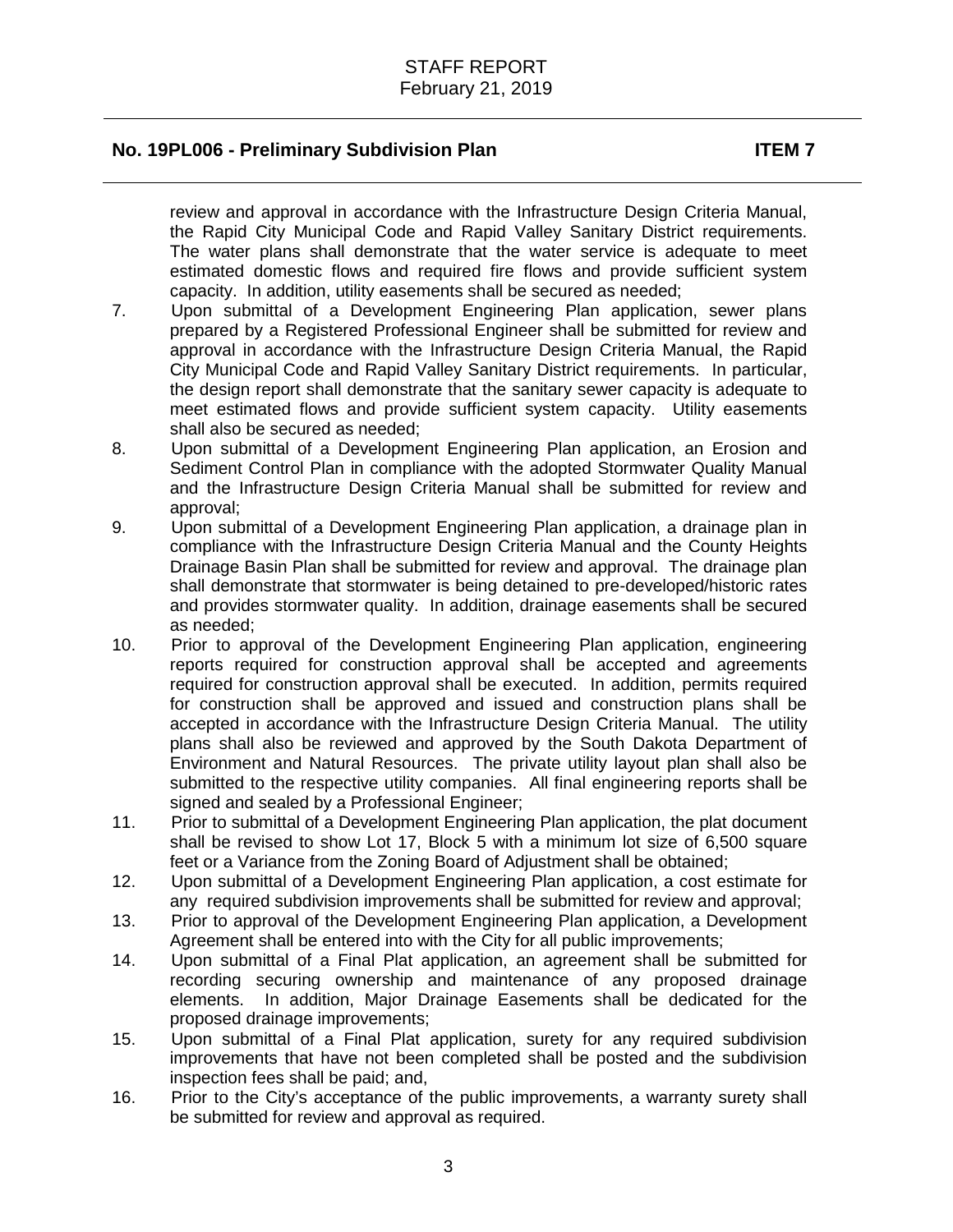### GENERAL COMMENTS:

The applicant has submitted a Preliminary Subdivision Plan application to create 41 residential lots. The residential lots range in size from 0.134 acres to 0.308 acres and are a part of the Homestead Subdivision.

The property is located east of the eastern terminus of Homestead Street. Currently, the property is void of any structural development.

A Preliminary Subdivision Plan is a tentative plan of a proposed subdivision requiring the installation of public improvements. Approval of a Preliminary Subdivision Plan by the City Council is required before an applicant can proceed with Development Engineering Plans and a Final Plat application for all or part of the area within the Preliminary Subdivision Plan application.

### STAFF REVIEW:

Staff has reviewed the Preliminary Subdivision Plan and has noted the following considerations:

- Zoning: The property is zoned Low Density Residential District. The City's Future Land Use Plan identifies the appropriate use of the property as Urban Neighborhood. The proposed plat to create 41 residential lots is in compliance with the adopted plan.
- Lot Size: As previously noted, the property is zoned Low Density Residential District which requires a minimum lot size of 6,500 square feet. All of the proposed lots meet or exceed the minimum lot size requirement with the exception of Lot 17, Block 5. The proposed plat identifies this Lot 17 with a lot size of 0.134 acres, which is 5,837.04 square feet. As such, prior to submittal of a Development Engineering Plan application, the plat document must be revised to show Lot 17, Block 5 with a minimum lot size of 6,500 square feet or a Variance from the Zoning Board of Adjustment must be obtained.
- Homestead Street: As a result of this plat, Homestead Street will be extended connecting with Reservoir Road. Homestead Street is identified as a collector street on the City's Major Street Plan requiring that it be located in a minimum 68-foot wide right-of-way and with an additional 10-feet of right-of-way the first 200 feet as the street extends west from Reservoir Road, and constructed with a minimum 34-foot wide paved surface, curb, gutter, street light conduit, water and sewer. Upon submittal of a Development Engineering Plan application, construction plans for Homestead Street must be submitted for review and approval as identified or an Exception must be obtained. In addition, the construction plans must show the construction of a sidewalk along Homestead Street or a Variance from the City Council must be obtained. If an Exception and/or Variance is obtained, a copy of the approved documents must be submitted with the Development Engineering Plan application.
- Reservoir Road: Reservoir Road is located along the east lot line of the property and is classified as a principal arterial street on the City's Major Street Plan requiring that the street be located in a minimum 100-foot wide right-of-way and constructed with a minimum 36-foot wide paved surface, curb, gutter, sidewalk, street light conduit, sewer and water mains. Currently, Reservoir Road is located within a 66-foot wide section line highway and constructed with an approximate 30-foot wide graveled surface. On November 5, 2018, the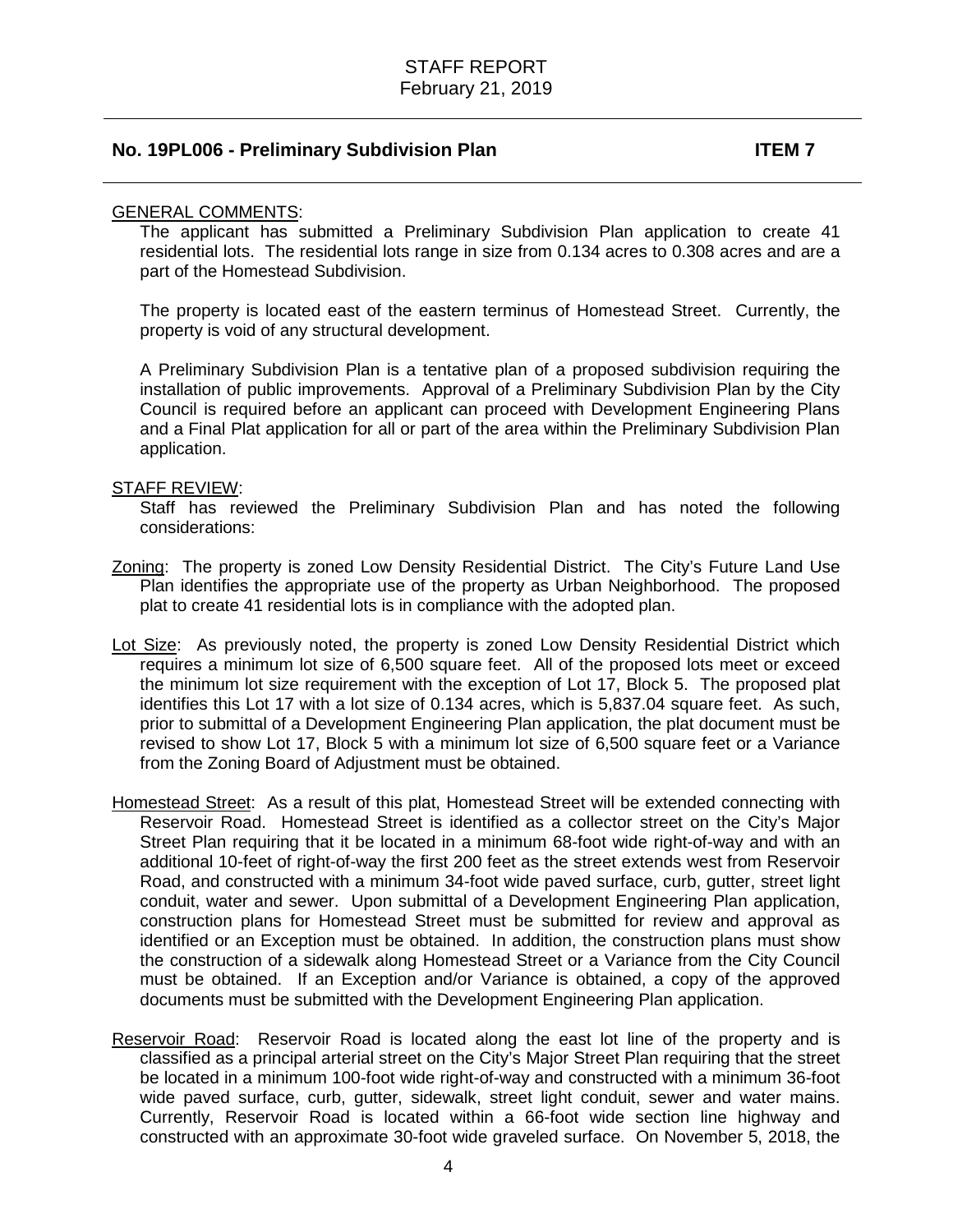City Council granted an Exception waiving the requirement to improve Reservoir Road from the intersection of Homestead Street north to the north lot line of the property. Upon submittal of a Development Engineering Plan application, construction plans for Reservoir Road must be submitted for review and approval showing the dedication of 83 feet of rightof-way (66-foot wide section line highway and 17 additional feet dedicated from the subject property) and the construction of a minimum 36-foot wide paved surface, curb, gutter, street light conduit, sewer and water mains or an Exception must be obtained. In addition, the construction plans must show the construction of a sidewalk along Reservoir Road or a Variance from the City Council must be obtained. If an Exception and/or Variance is obtained, a copy of the approved documents must be submitted with the Development Engineering Plan application.

- Braelynn Lane: Braelynn Lane is classified as a local street requiring that it be located in a minimum 52-foot wide right-of-way and constructed with a minimum 26-foot wide paved surface, curb, gutter, sidewalk street light conduit, water and sewer. Upon submittal of a Development Engineering Plan application, construction plans for Braelynn Lane must be submitted for review and approval or an Exception must be obtained. In addition, a Variance must be obtained to waive the requirement to provide sidewalk. If obtained, a copy of the approved Exception and/or Variance must be submitted with the Development Engineering Plan application.
- Jones Drive: Jones Drive is classified as a lane place street requiring that it be located in a minimum 50-foot wide right-of-way and constructed with a minimum 24-foot wide paved surface, curb, gutter, sidewalk street light conduit, water and sewer. Upon submittal of a Development Engineering Plan application, construction plans for Jones Drive must be submitted for review and approval or an Exception must be obtained. In addition, a Variance must be obtained to waive the requirement to provide sidewalk. If obtained, a copy of the approved Exception and/or Variance must be submitted with the Development Engineering Plan application.
- Shape Court: Shape Court, a cul-de-sac street, is classified as a lane place street requiring that it be located in a minimum 50-foot wide right-of-way and constructed with a minimum 24-foot wide paved surface, curb, gutter, sidewalk street light conduit, water and sewer. In addition, the cul-de-sac bulb must be located within a minimum 104-foot diameter right-of-way and constructed with a minimum 84-foot diameter paved surface. Upon submittal of a Development Engineering Plan application, construction plans for Shape Court must be submitted for review and approval or an Exception must be obtained. In addition, a Variance must be obtained to waive the requirement to provide sidewalk. If obtained, a copy of the approved Exception and/or Variance must be submitted with the Development Engineering Plan application.
- Water: The property is located within the Rapid Valley Sanitary District service area. There is currently a 16-inch City of Rapid City transmission main located within the proposed Homestead Street right-of-way. The main location must be in compliance with the Infrastructure design Criteria Manual and located a minimum of three feet either side of the curb and gutter. The existing easement for the water main must be fully located within the future dedicated right-of-way for Homestead Street. In addition, the design of the street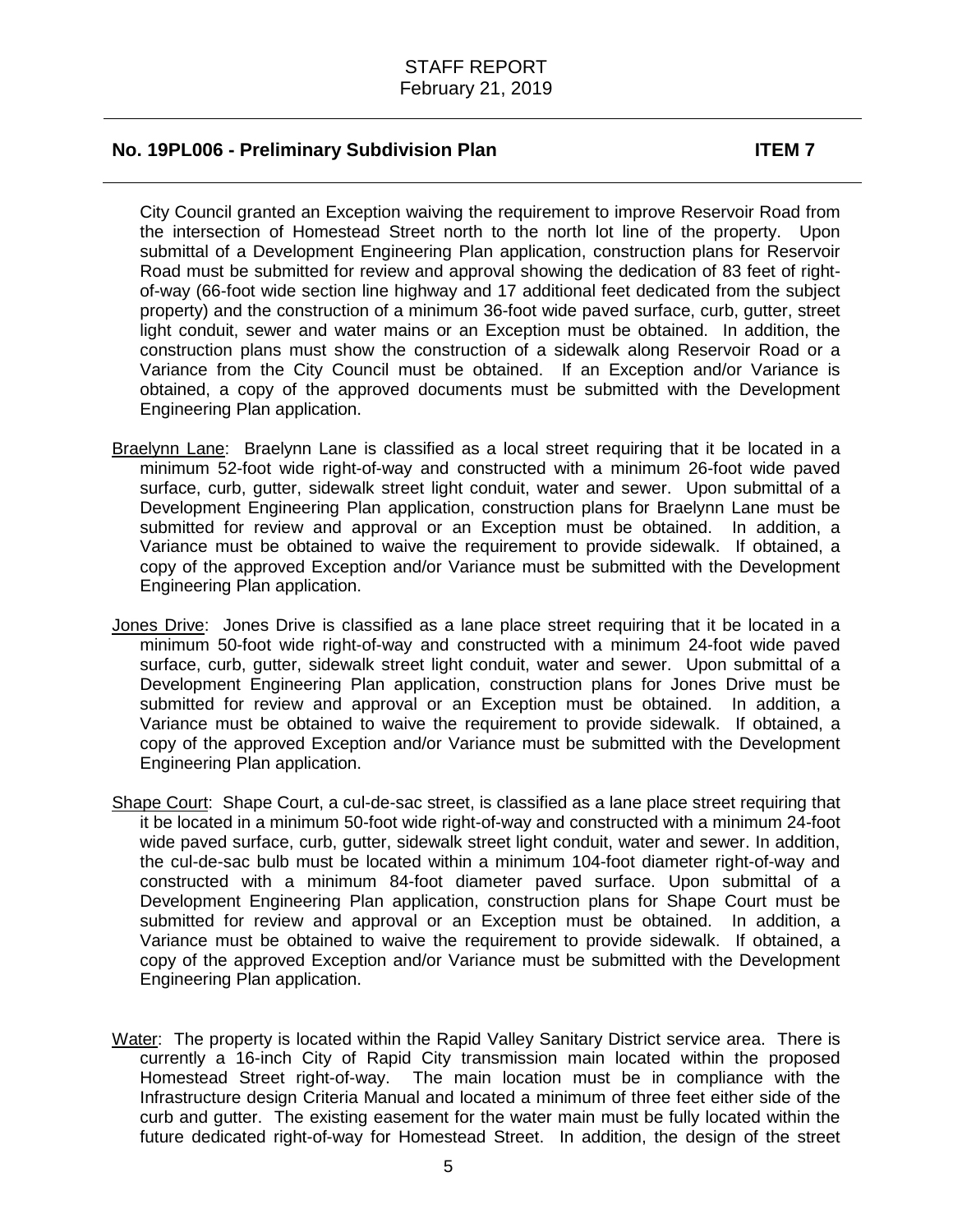must ensure that the proposed street vertical profile does not cause the water main to be excessively deep or shallow.

Upon submittal of a Development Engineering Plan application, water plans and analysis prepared by a Registered Professional Engineer must be submitted for review and approval in accordance with the Infrastructure Design Criteria Manual, the Rapid City Municipal Code and Rapid Valley Sanitary District requirements. A water master plan, or excerpts from the water master plan, must be submitted for review and approval to show how the water system will be addressed to serve the proposed development. In addition, utility easements must be secured as needed.

- Sewer: The property is located within the Rapid Valley Sanitary District service area. Upon submittal of a Development Engineering Plan application, sewer plans prepared by a Registered Professional Engineer must be submitted for review and approval in accordance with the Infrastructure Design Criteria Manual, the Rapid City Municipal Code and Rapid Valley Sanitary District requirements. In particular, the design report shall demonstrate that the sanitary sewer capacity is adequate to meet estimated flows and provide sufficient system capacity. A sewer master plan, or excerpts from the sewer master plan, must be submitted for review and approval showing how the sewer system will be addressed to serve the proposed development. Utility easements must also be secured as needed.
- Drainage: The property is located in the County Heights Drainage Basin. Upon submittal of a Development Engineering Plan application, a drainage plan in compliance with the Infrastructure Design Criteria Manual and the Race Track Drainage Basin Plan must be submitted for review and approval. The drainage plan must demonstrate that stormwater is being detained to pre-developed/historic rates and provides stormwater quality. A drainage master plan, or excerpts from the drainage master plan, must be submitted for review and approval to show how the drainage system will be addressed to serve the proposed development. In addition, drainage easements must be secured as needed.
- Development Agreement: Chapter 16.12.040.K of the Rapid City Municipal Code states that a Development Agreement is required for construction approval. A Development Agreement is a tool which will provide the City and the developer with an instrument to document the financial and procedural requirements for the development of public improvements. Staff recommends that prior to submittal of a Final Plat application or prior to commencing construction, whichever occurs first, a Development Agreement be entered into with the City for all public improvements if applicable.
- Warranty Surety: On June 19, 2006, the City Council adopted a resolution establishing a formal warranty process for subdivision improvements. In particular, the resolution requires that the developer provide an acceptable Warranty Surety for the required public improvements. In particular, the Warranty Surety must be in force for a period of two years after the required final inspection and the City has accepted the improvements. Prior to the City's acceptance of any public improvements, a Warranty Surety must be submitted for review and approval if subdivision improvements are required as a part of any future platting of the property.

Summary: The proposed Preliminary Subdivision Plan generally complies with all applicable